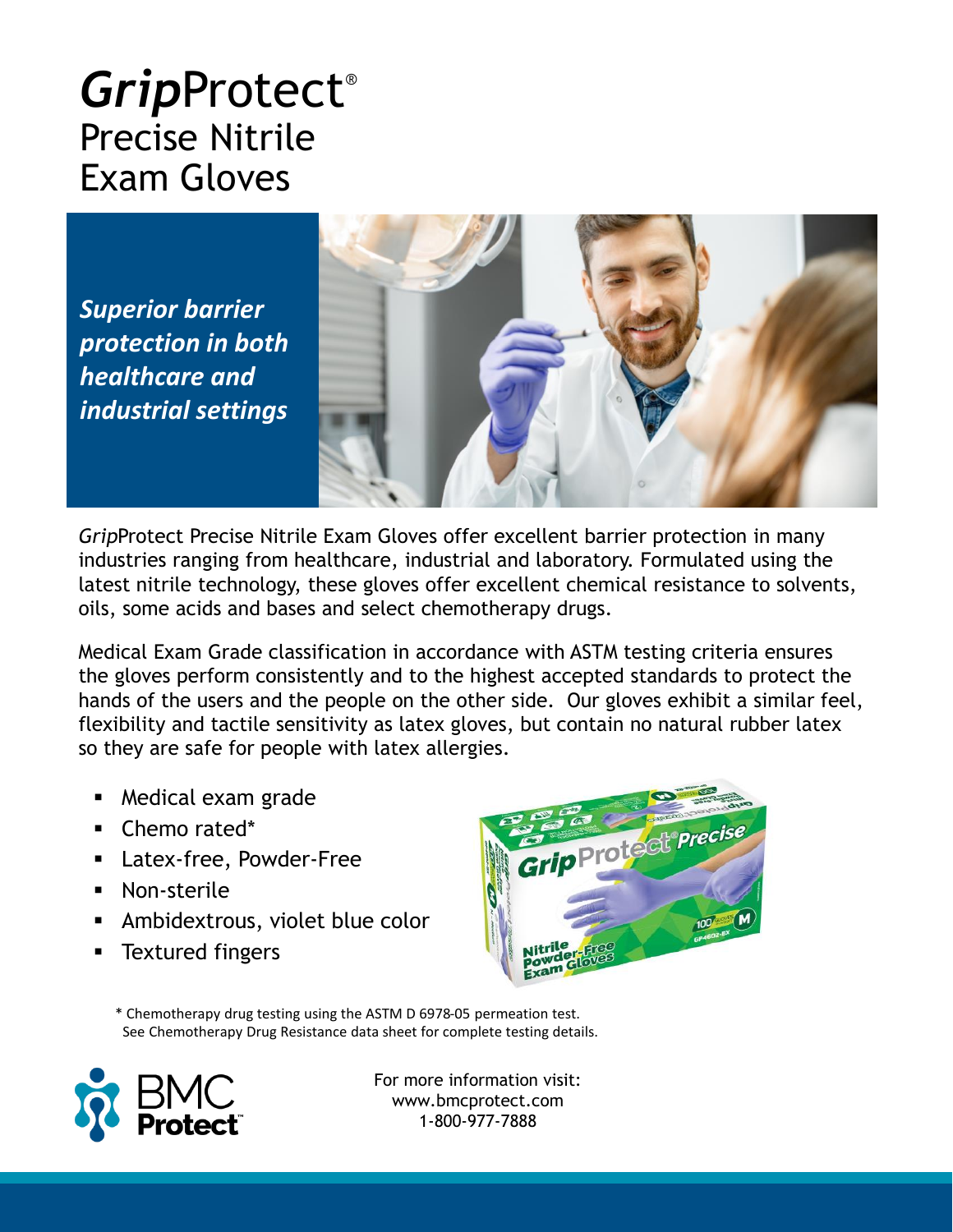## *Grip*Protect® Precise Nitrile Exam Gloves

- Medical exam grade
- Chemo rated
- Latex-free, Powder-Free
- Non-sterile
- Ambidextrous
- **■** Textured fingers



| <b>Part Number</b> | <b>Size</b> | # Gloves           | Weight / Glove (g) | Width at Palm (cm) |
|--------------------|-------------|--------------------|--------------------|--------------------|
| GP4601             | Small       | 100/Box, 1000/Case | $3.2 \pm 0.3$      | $9.5 \pm 1$        |
| GP4602             | Medium      | 100/Box, 1000/Case | $3.7 \pm 0.3$      | $10.5 \pm 1$       |
| GP4603             | Large       | 100/Box, 1000/Case | $4.2 \pm 0.3$      | $11.5 \pm 1$       |
| GP4604             | Extra-Large | 100/Box, 1000/Case | $4.7 \pm 0.3$      | $12.5 \pm 1$       |

| Specifications, Physical Properties, & Quality Standards      |                                              |                                            |  |  |
|---------------------------------------------------------------|----------------------------------------------|--------------------------------------------|--|--|
| Characteristic                                                | Standard / Results                           | <b>Test Method</b>                         |  |  |
| Tensile Strength before aging<br>Tensile Strength after aging | >14 MPa / 49 MPa<br>>14 MPa / 52 MPa         | ASTM D412/ASTM D573<br>ASTM D412/ASTM D573 |  |  |
| Elongation before aging<br>Elongation after aging             | $>500\%$ / 647\%<br>>400% / 575%             | ASTM D412/ASTM D573<br>ASTM D412/ASTM D573 |  |  |
| Thickness at middle finger<br>Thickness at palm               | $>0.05$ mm / 0.09 mm<br>$>0.05$ mm / 0.06 mm | ASTM D3767<br><b>ASTM D3767</b>            |  |  |
| Barrier properties                                            | AQL $\leq 1.5$                               | <b>ASTM 5151</b>                           |  |  |
| Length                                                        | 220 mm $(S)$<br>230 mm (M, L, XL)            | ASTM D3767                                 |  |  |



For more information visit: www.bmcprotect.com 1-800-977-7888